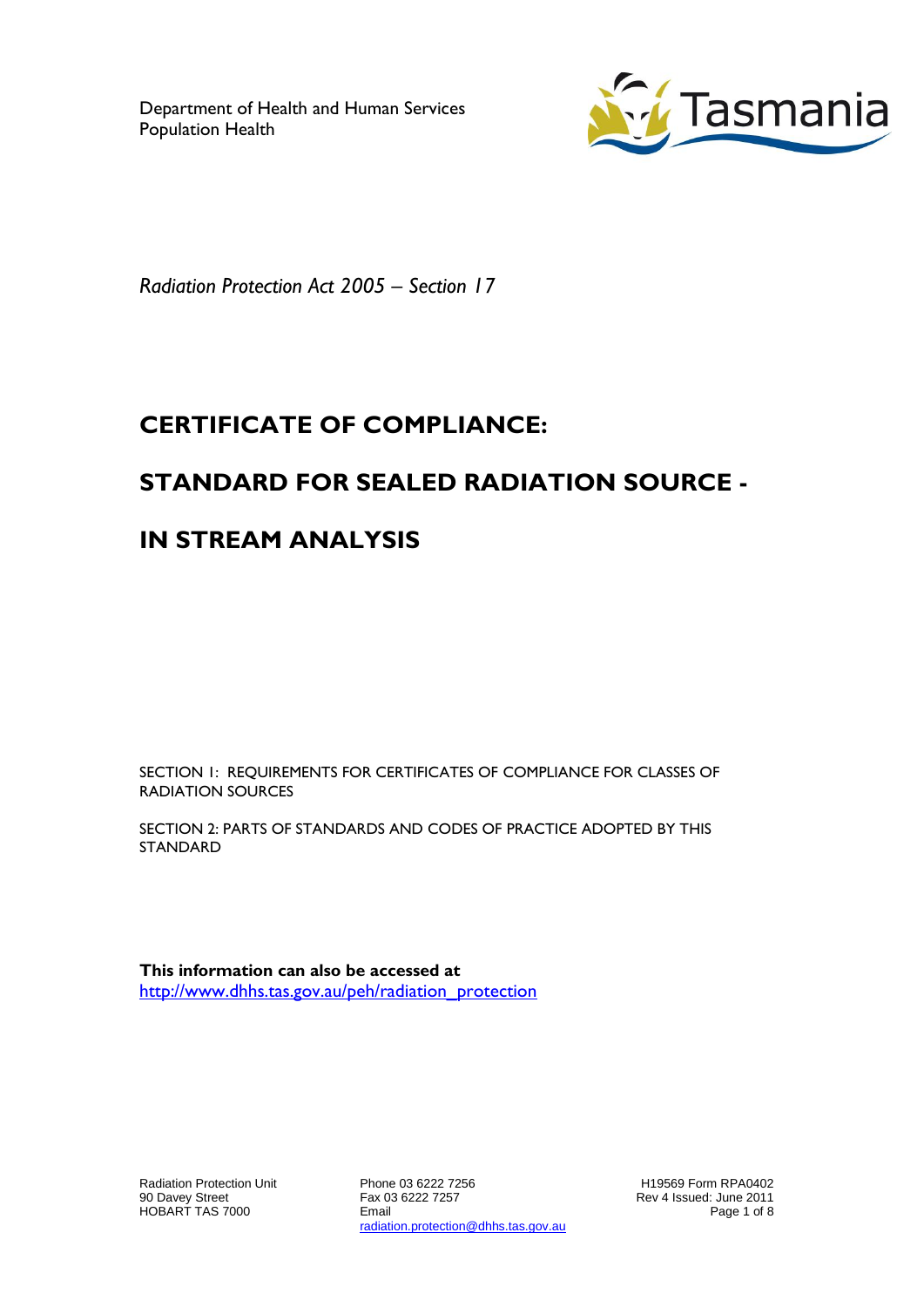#### **Section 1 –** REQUIREMENTS FOR CERTIFICATES OF COMPLIANCE FOR CLASSES OF RADIATION SOURCES

**This Standard is to be used when assessing Radiation Sources, classified by Radiation Protection Act 2005 licences as "Sealed in stream analysis", for the purpose of issuing a certificate of compliance.**

**In order for a certificate of compliance to be issued the Radiation Source must be shown to fully comply with the requirements in Section 2.**

**Some items only need to be shown to comply every two years from the date of the first certificate of compliance issued for a particular radiation source.**

**† Where an item was demonstrated to comply at the time of manufacture or supply, ongoing compliance for that item may be stated only if it is reasonable to assume there has been no change, modification, damage or unacceptable wear and tear to that item since the time of manufacture.** 

**The requirements in Section 2 are taken from the following:**

*RPS 13 Code of Practice for Safe Use of Fixed Radiation Gauges (2007)*. *ISO ISO 9978: 1992 (E) International Standard.* Radiation protection – Sealed radioactive sources – Leakage test methods

Phone 03 6222 7256 Fax 03 6222 7257 Email radiation.protection@dhhs.tas.gov.au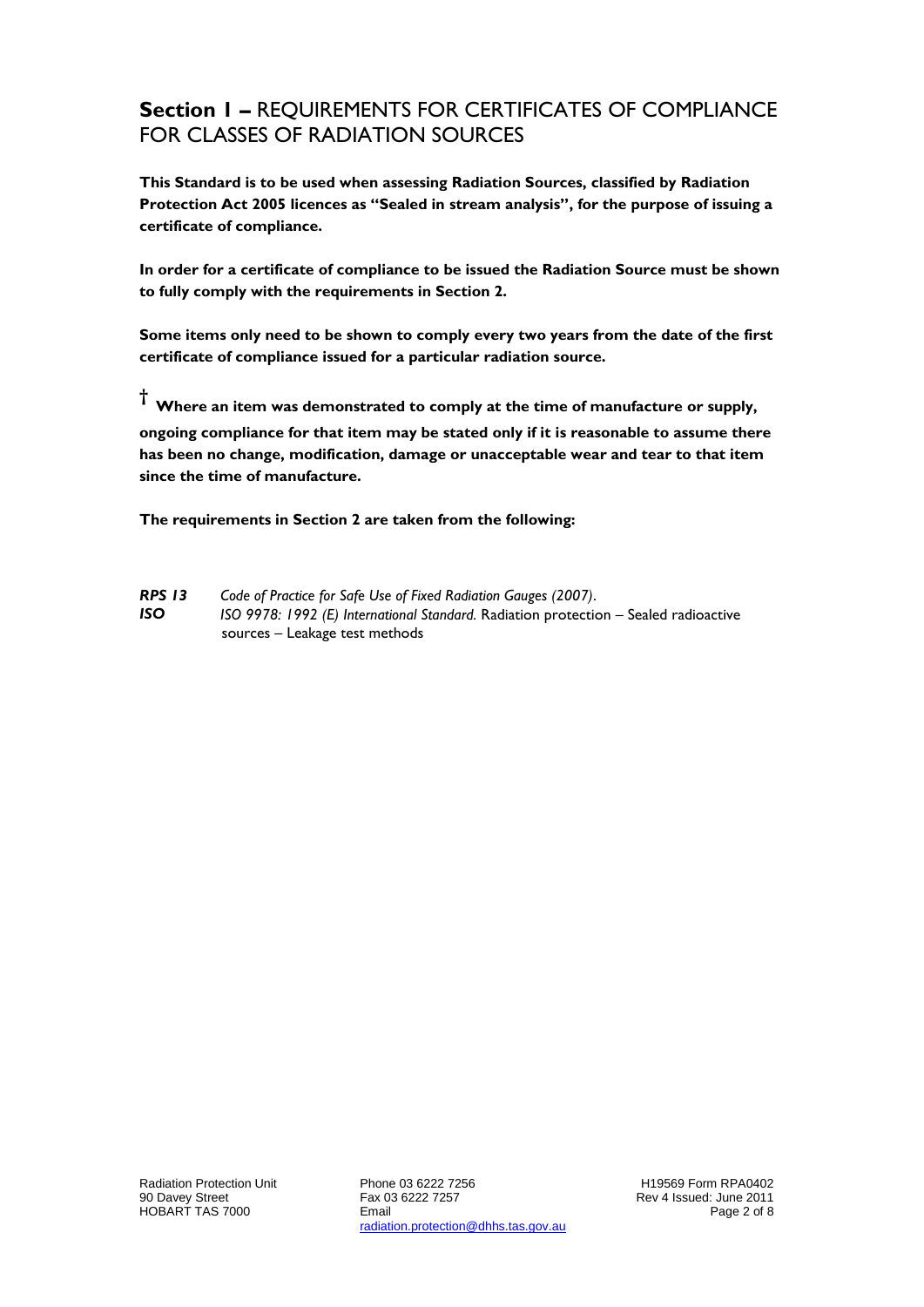#### **Section 2 –** PARTS OF STANDARDS AND CODES OF PRACTICE ADOPTED BY THIS STANDARD

| <b>ITEM</b>                | <b>Requirements</b>                                                                                                                                                                                                                                                                                                                                                                                                                                                                                                                                                             |
|----------------------------|---------------------------------------------------------------------------------------------------------------------------------------------------------------------------------------------------------------------------------------------------------------------------------------------------------------------------------------------------------------------------------------------------------------------------------------------------------------------------------------------------------------------------------------------------------------------------------|
| <b>Radioactive Sources</b> |                                                                                                                                                                                                                                                                                                                                                                                                                                                                                                                                                                                 |
| Only appropriate sources   | Radioactive material used in an in stream analysis probe must be<br>appropriate for the particular application, with regard to its activity,<br>half-life, energy and type of radiations emitted.<br>RPS 13 B1.1 (a)                                                                                                                                                                                                                                                                                                                                                            |
| <b>Toxicity</b>            | The radioactive source must not be a radioactive material of high<br>committed effective dose per unit of intake activity<br>(Sv Bq-1), such as those listed below, unless:<br>(i) it is necessary for the production of neutron radiation for the<br>particular gauging use; or<br>(ii) a radioactive material of low committed effective dose per unit of<br>intake activity, that produces radiation of the required type and energy<br>for the particular gauging application, is unavailable or is otherwise<br>impracticable for use as the source.                       |
|                            | Radioactive materials of high committed effective dose per                                                                                                                                                                                                                                                                                                                                                                                                                                                                                                                      |
|                            | unit of intake:                                                                                                                                                                                                                                                                                                                                                                                                                                                                                                                                                                 |
|                            | 210Pb, 210Po, 226Ra, 228Ra, 227Ac, 228Th, 230Th, 231Pa, 232U, 233U, 234U,                                                                                                                                                                                                                                                                                                                                                                                                                                                                                                       |
|                            | 237Np, 238Pu, 239Pu, 240Pu, 241Pu, 242Pu, 241Am, 243Am, 242Cm, 243Cm,                                                                                                                                                                                                                                                                                                                                                                                                                                                                                                           |
|                            | 244Cm, 245Cm, 246Cm, 249Cf, 250Cf, 252Cf<br>RPS 13 B1.1 (b)                                                                                                                                                                                                                                                                                                                                                                                                                                                                                                                     |
| Chemical and physical form | The radioactive material must be in a chemical and physical form that,<br>throughout the projected useful life of the in stream analysis probe in<br>which it is used, will minimise:<br>(i) corrosion and build up of internal pressure; and<br>(ii) dispersal and solubility of the radioactive material if the source<br>capsule is ruptured.                                                                                                                                                                                                                                |
|                            | RPS 13 B 1.1 (c)<br>The radioactive material must not have an activity that is greater than                                                                                                                                                                                                                                                                                                                                                                                                                                                                                     |
| Minimum activity           | necessary to ensure that the in stream analysis probe operates<br>effectively during its projected useful life and the activity will depend<br>on the:<br>(i) effective radiation path length between the source and detector;<br>and<br>(ii) detector sensitivity and the proposed conditions of its use, where<br>an allowance may be made for a 25% loss of detection sensitivity<br>during the lifetime of the in stream analysis probe; and<br>(iii) shielding effects of intra-beam material; and<br>(iv) half-life of the radioactive material used.<br>RPS 13 B 1.1 (d) |

Phone 03 6222 7256 Fax 03 6222 7257 Email radiation.protection@dhhs.tas.gov.au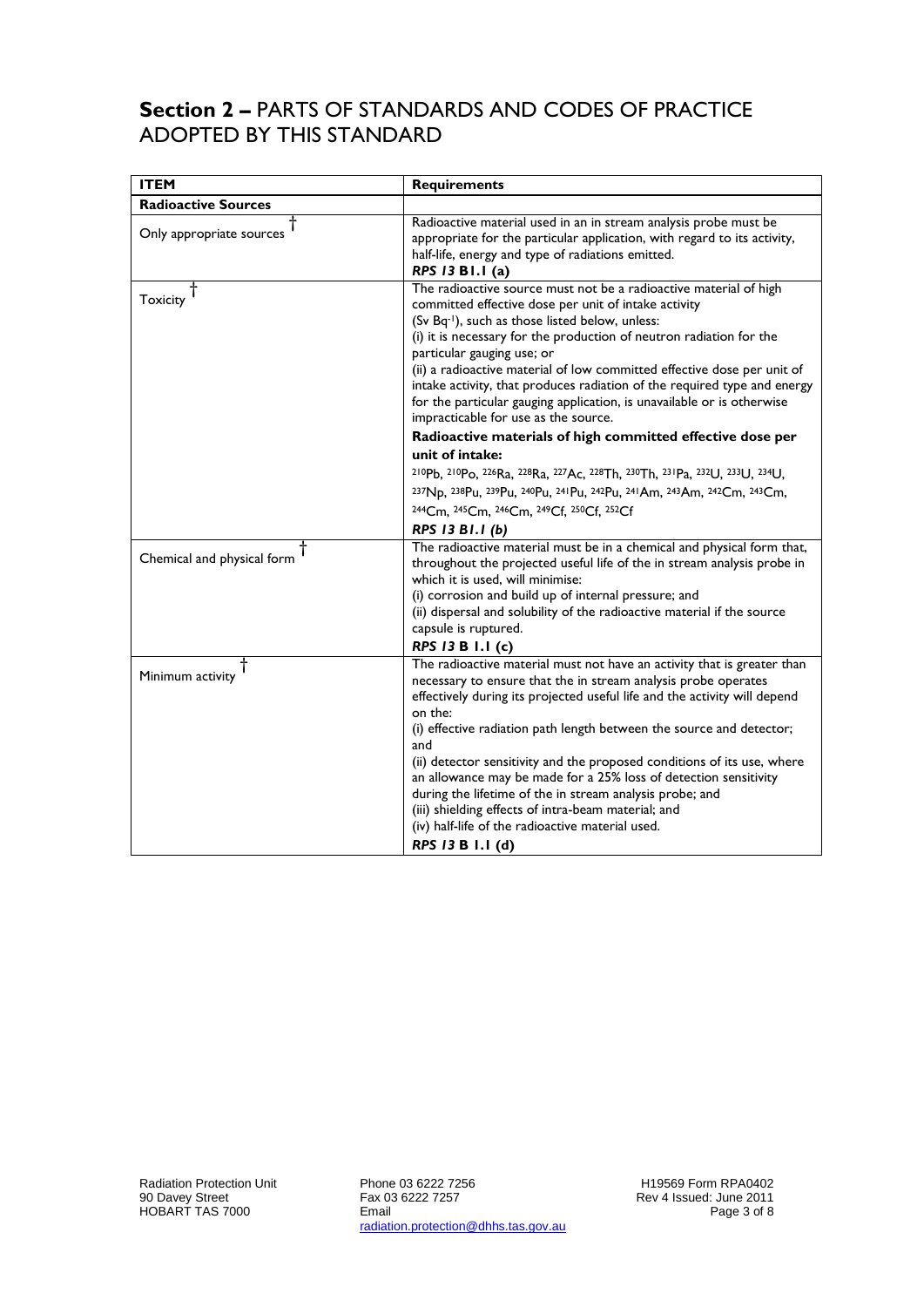| Radioactive source encapsulation | Each radioactive source used in an in stream analysis probe must be:<br>(a) a sealed source of durable design and construction; and<br>(b) readily identifiable by use of appropriate markings and<br>documentation.<br><b>RPS 13 B 2.1</b><br>The form and working life of each source used in an in stream analysis<br>probe must be suitable for:<br>(a) the particular application; and<br>(b) the useful life of the in stream analysis probe; and<br>(c) environmental conditions of its use.<br><b>RPS 13 B2.2</b><br>The outermost capsule of a radioactive source that is used in an in<br>stream analysis probe (located inside a source container) must satisfy<br>the American National Standard N 452.1977 (NBS Handbook 126) if<br>the source pre dates 2000.<br><b>RPS 13 B 2.4</b><br>For radioactive sources post 2000 they must satisfy ISO (International<br>Standard) 2919-1999(E); Note: A radioactive source that complies<br>with the 'special form' design and test requirements of the IAEA<br>(International Atomic Energy Agency) would satisfy the ISO test<br>requirements.<br><b>RAR</b> |
|----------------------------------|------------------------------------------------------------------------------------------------------------------------------------------------------------------------------------------------------------------------------------------------------------------------------------------------------------------------------------------------------------------------------------------------------------------------------------------------------------------------------------------------------------------------------------------------------------------------------------------------------------------------------------------------------------------------------------------------------------------------------------------------------------------------------------------------------------------------------------------------------------------------------------------------------------------------------------------------------------------------------------------------------------------------------------------------------------------------------------------------------------------------|
| <b>Source Containers</b>         |                                                                                                                                                                                                                                                                                                                                                                                                                                                                                                                                                                                                                                                                                                                                                                                                                                                                                                                                                                                                                                                                                                                        |
| Construction requirements for a  |                                                                                                                                                                                                                                                                                                                                                                                                                                                                                                                                                                                                                                                                                                                                                                                                                                                                                                                                                                                                                                                                                                                        |
| source container                 |                                                                                                                                                                                                                                                                                                                                                                                                                                                                                                                                                                                                                                                                                                                                                                                                                                                                                                                                                                                                                                                                                                                        |
| Shielding with depleted uranium  | Radiation source containment that incorporates depleted uranium in<br>its construction must be durably marked to:<br>(a) warn of the presence of depleted uranium; and<br>(b) indicate the quantity incorporated; and<br>(c) provide information on the relevant physical (i.e. may<br>spontaneously catch fire when finely divided) and radiological safety<br>requirements.<br><b>RPS 13 C1.1</b>                                                                                                                                                                                                                                                                                                                                                                                                                                                                                                                                                                                                                                                                                                                    |
| Useful beam aperture             | The useful beam aperture in the shielded container for a radioactive<br>source or the tube housing for a tube insert must be limited to a size<br>no larger than necessary for the effective operation of the in stream<br>analysis probe.<br><b>RPS 13 C1.2</b>                                                                                                                                                                                                                                                                                                                                                                                                                                                                                                                                                                                                                                                                                                                                                                                                                                                       |
| Collimator requirements          | Where a collimator insert or diaphragm is required to limit the size of<br>the useful beam, such a modification must:<br>(a) only be fitted by the manufacturer or authorised service<br>representative; and<br>(b) not interfere with the effective operation of the in stream analysis<br>probe; and<br>(c) not reduce the shielding properties or other safety features of the<br>containment.<br><b>RPS 13 C 1.3</b>                                                                                                                                                                                                                                                                                                                                                                                                                                                                                                                                                                                                                                                                                               |
| Means for terminating exposure   | The in stream analysis probe must have a shutter, and/or a means of<br>moving the source to a safe position. Note an external transport<br>and storage shutter (biscuit) is acceptable for this purpose.<br>RPS 13 C 1.4                                                                                                                                                                                                                                                                                                                                                                                                                                                                                                                                                                                                                                                                                                                                                                                                                                                                                               |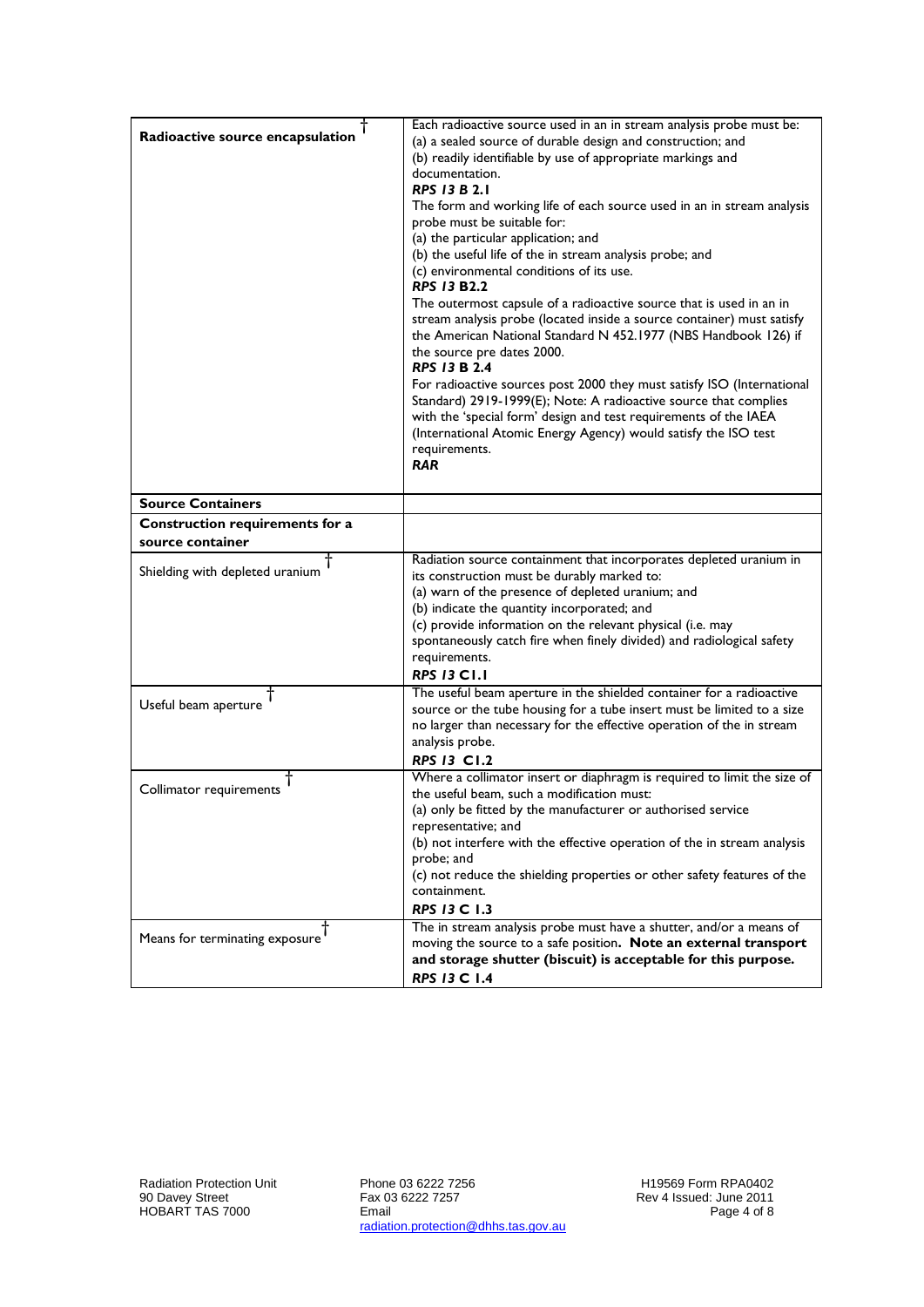| Exposure rates                               | When the source container is loaded with the source of greatest                                                                                 |
|----------------------------------------------|-------------------------------------------------------------------------------------------------------------------------------------------------|
|                                              | activity for which it is designed, the radiation level must not exceed                                                                          |
|                                              | 500 µSv/h at any point 5 cm from the external surface and 10 µSv/h at                                                                           |
|                                              | any point I metre from its surface. Determination of these radiation                                                                            |
|                                              | levels are to be made with the shutter or source control mechanism                                                                              |
|                                              | in the beam off position.                                                                                                                       |
|                                              | <b>RPS 13 C2.3</b>                                                                                                                              |
| Temperature variation while source           | The in stream analysis probe must be designed to withstand variations                                                                           |
| container is in use                          | of temperature to which it may be subjected in use, without                                                                                     |
|                                              | deterioration either of containment or ease of operation of the                                                                                 |
|                                              | shutter or source control mechanism that may be fitted; and with due                                                                            |
|                                              | consideration given to brittle fracture of the materials used.                                                                                  |
|                                              | RPS 13 C 1.8 (a) (d)<br>The in stream analysis probe must be designed so that when any                                                          |
| Lifting attachments for the source container | incorporated lifting attachments are used in the intended manner, they                                                                          |
| t                                            | do not impose damaging stresses on the structure of the source                                                                                  |
|                                              | container, shielded tube housing or shielded enclosure.                                                                                         |
|                                              | RPS 13 C 1.8 (b)                                                                                                                                |
| Quality of welding and brazing used in       | Any welded, brazed or similar joint must:                                                                                                       |
|                                              | (a) be in accordance with published standards (AS2205.1 to                                                                                      |
| constructing the source container            | AS2205.10)                                                                                                                                      |
|                                              | RPS 13 C 1.9                                                                                                                                    |
| Damage to the source container from          | The in stream analysis probe must be designed and constructed so                                                                                |
| vibration, acceleration and vibration        | that it can withstand the effects of all vibrations, acceleration and<br>vibration resonance likely to arise during its use, without damage, or |
| resonance                                    | reduction in ease of operation of the shutter, where fitted, or source                                                                          |
|                                              | control mechanism.                                                                                                                              |
|                                              | RPS 13 C 1.8 (c)                                                                                                                                |
| Compatibility of materials used in           | The in stream analysis probe must be constructed of materials that:                                                                             |
|                                              | (a) are physically and chemically compatible with each other and,                                                                               |
| constructing the source container            | where applicable, the materials of the radioactive sources that it is                                                                           |
|                                              | designed to contain; and                                                                                                                        |
|                                              | (b) can withstand the effects of prolonged irradiation without                                                                                  |
|                                              | significant deterioration of any physical properties necessary for the<br>safety of the in stream analysis probe; and                           |
|                                              | (c) are resistant to corrosion or other physical or structural damage                                                                           |
|                                              | which may occur during the use, transport and storage of the in                                                                                 |
|                                              | stream analysis probe.                                                                                                                          |
|                                              | <b>RPS 13 C 1.10</b>                                                                                                                            |
| Manual and mechanical handling for the       | The in stream analysis probe must be provided with features to                                                                                  |
|                                              | maintain safe:                                                                                                                                  |
| source container                             | (a) manual handling, if it has a gross mass of 10 kilograms to 50                                                                               |
|                                              | kilograms; or                                                                                                                                   |
|                                              | (b) mechanical handling, if it has a gross mass of greater than 50<br>kilograms.                                                                |
|                                              | <b>RPS 13 C 1.11</b>                                                                                                                            |
|                                              |                                                                                                                                                 |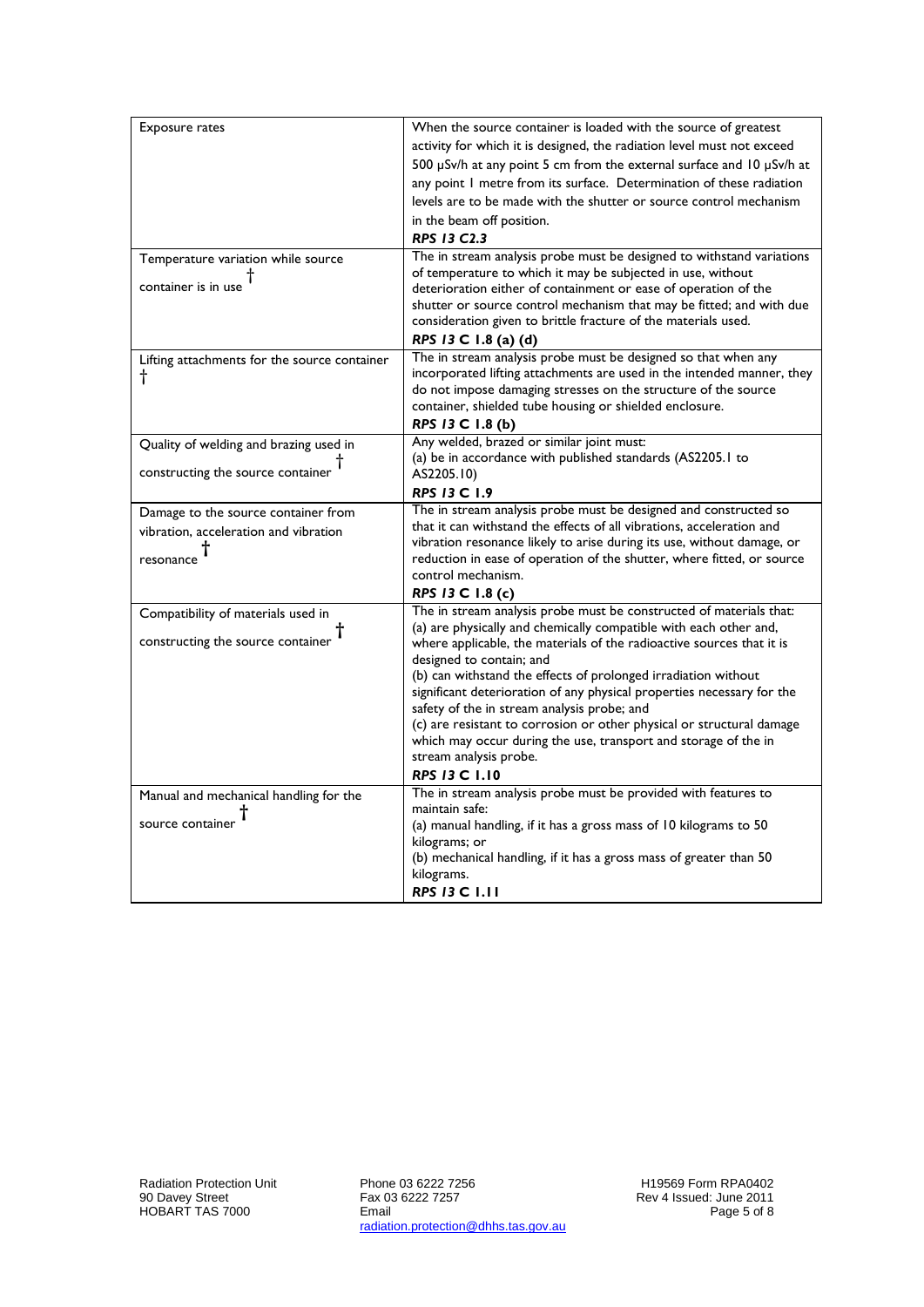| Labels and markings required on the          | Each label located on an in stream analysis probe must be made of a                 |
|----------------------------------------------|-------------------------------------------------------------------------------------|
| source container                             | material that can withstand the long-term effects of corrosion and                  |
|                                              | general exposure to the environment in which it is to be used.                      |
|                                              | RPS 13 C 1.14                                                                       |
| Marked with trefoil and CAUTION or           | The in stream analysis probe must be durably marked with a legibly                  |
| <b>WARNING</b>                               | stamped or engraved label incorporating the trefoil radiation hazard                |
|                                              | symbol followed by words of the general form:                                       |
|                                              | "Radiation Source, In stream analysis probe".                                       |
|                                              | <b>RPS 13 C 1.12</b>                                                                |
|                                              | The symbol and markings on the label specified above must be black                  |
|                                              | on a yellow background.                                                             |
|                                              | RPS 13 C 1.13                                                                       |
| Information required on the durable label on | The durable label on the in stream analysis probe must contain the                  |
| an in stream analysis probe                  | following information:                                                              |
|                                              |                                                                                     |
|                                              | (a) manufacturer name, model and serial number of the in stream                     |
|                                              | analysis probe and/or container                                                     |
|                                              | (b) * name and address of the source supplier and/or manufacturer;                  |
|                                              | (c) name of the radioactive material<br>(d) serial number of the radioactive source |
|                                              | (e) * model and serial number of the radioactive source                             |
|                                              | $(f)$ $*$ ISO class number of the radioactive source                                |
|                                              | (g) original activity of the radioactive source and date the activity was           |
|                                              | measured                                                                            |
|                                              | (h) maximum radiation dose rate at one metre from the surface of the                |
|                                              | source container (with all shutters closed) and date this measurement               |
|                                              | was made.                                                                           |
|                                              | <b>RPS 13 C2.5</b>                                                                  |
|                                              | * Note this requirement does not apply to gauges                                    |
|                                              | manufactured prior to I January 2008                                                |
| Immersed In stream analysis probe            | If the source is immersed or covered by the material being gauged                   |
|                                              | during the normal operation of the device:                                          |
|                                              | (a) the containment must be designed so that loss of the material and               |
|                                              | the shielding that it provided does not result in the radiation levels              |
|                                              | exceeding 500 micro Sv/h at 5 cm from the surface of the gauge and                  |
|                                              | 10 micro Sv/h at any point 1 metre from its surface; and                            |
|                                              |                                                                                     |
|                                              | (b) the gauge must be durably marked with a legibly stamped or                      |
|                                              | engraved label incorporating the trefoil radiation hazard symbol                    |
|                                              | followed by words of the general form of those given below:                         |
|                                              |                                                                                     |
|                                              |                                                                                     |
|                                              | <b>REDUCTION IN</b>                                                                 |
|                                              | <b>PROCESS MATERIAL</b>                                                             |
|                                              | <b>WILL RESULT IN</b>                                                               |
|                                              | <b>INCREASED</b>                                                                    |
|                                              | <b>RADIATION</b>                                                                    |
|                                              | <b>LEVELS</b>                                                                       |
|                                              |                                                                                     |
|                                              |                                                                                     |
|                                              | RPS 13 C 4.5 (a), (b), (c)                                                          |

Phone 03 6222 7256 Fax 03 6222 7257 Email radiation.protection@dhhs.tas.gov.au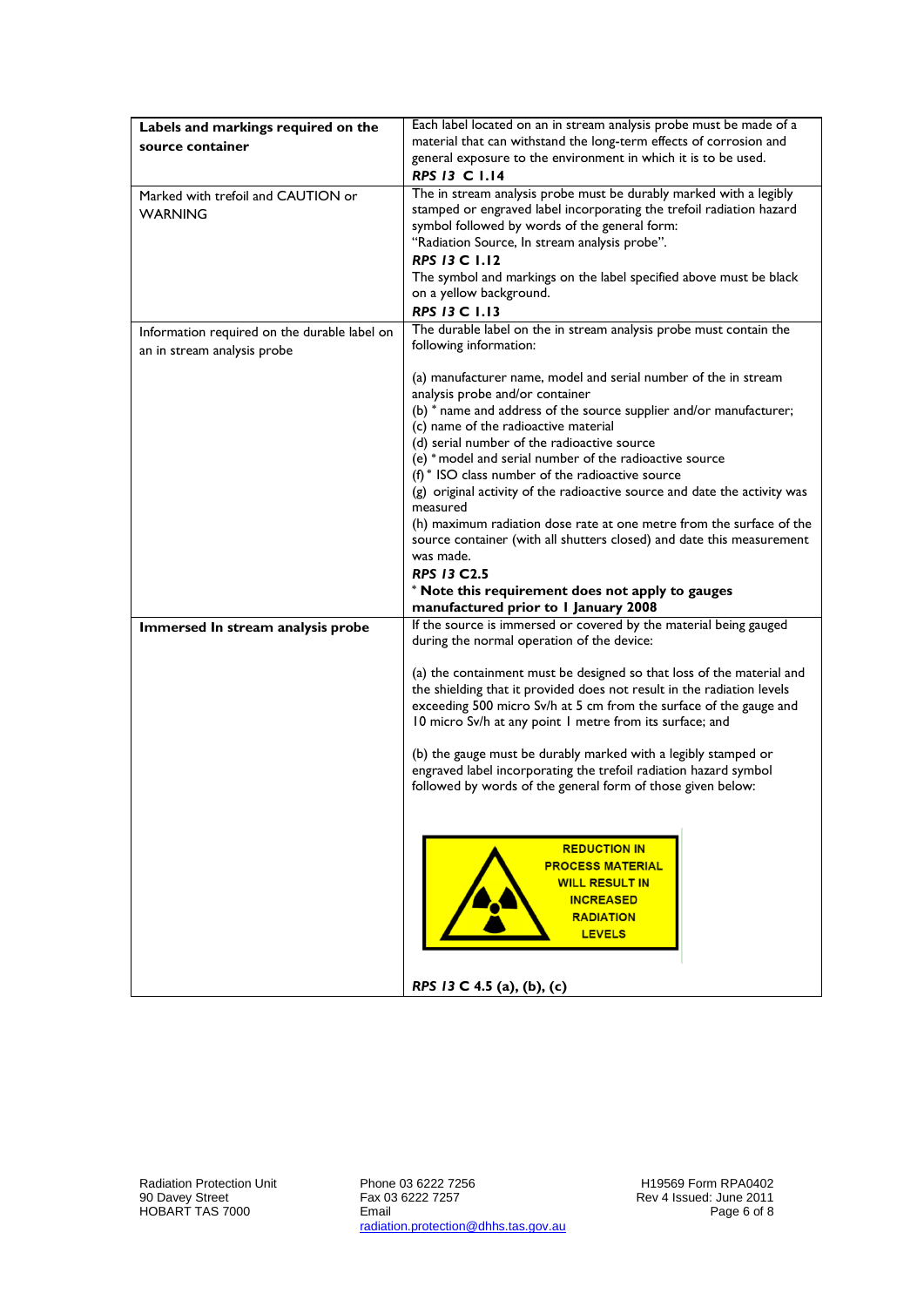|                                    | If the material being gauged provides shielding for accessible areas:<br>(a) the loss of the material must not result in the direct radiation<br>beam becoming accessible; and                                                             |
|------------------------------------|--------------------------------------------------------------------------------------------------------------------------------------------------------------------------------------------------------------------------------------------|
|                                    | (b) the gauge must be durably marked with a legibly stamped or<br>engraved label incorporating the trefoil radiation hazard symbol<br>followed by words to the general form of those given in Figure below                                 |
|                                    | <b>REDUCTION IN</b><br><b>PROCESS MATERIAL</b><br><b>WILL RESULT IN</b><br><b>INCREASED</b><br><b>RADIATION</b><br><b>LEVELS</b>                                                                                                           |
|                                    | RPS 13 C 4.6 (a) (b), (c)                                                                                                                                                                                                                  |
|                                    | If any moving part represents a risk of damage to the radiation source,<br>a suitable protective guard or stop must be fitted between the source<br>and moving part to prevent damage of the source from occurring.<br><b>RPS 13 C 4.7</b> |
|                                    | Such a protective guard or stop must be designed so as to:<br>(a) prevent loss of the source from the containment; and<br>(b) enable safe retrieval of the source if dislodged from the normal<br>position.<br><b>RPS 13 C 4.8</b>         |
|                                    | In those devices where the source is immersed in a flowing liquid and<br>could be carried away if dislodged, a suitable trap must be fitted to<br>prevent loss of the source downstream.<br><b>RSP 13 C 4.9</b>                            |
| Test for non fixed contamination   | The source holder (spider and areas near by) is to be wipe                                                                                                                                                                                 |
|                                    | tested <sup>1</sup> for the presence of non-fixed radioactive contamination.                                                                                                                                                               |
|                                    | Note many XRF type sources have thin windows that could<br>be damaged if wiped. Wipe testing is only to be carried out<br>by a person authorised by a licence or other authority to do<br>such testing.                                    |
|                                    | A wipe test taken and analysed 3 months prior to issuing a<br>certificate of compliance is acceptable for the purpose of<br>complying with this requirement.                                                                               |
|                                    | Compliance for this item must be demonstrated every two years<br>from the date of the original certificate of compliance for a<br>radiation source.<br><b>RAR</b>                                                                          |
| Non fixed contamination levels     | Non fixed contamination levels must not exceed those specified in<br>ISO 9978.<br><b>RAR</b>                                                                                                                                               |
| <b>Preventative maintenance</b>    |                                                                                                                                                                                                                                            |
|                                    | The source container must be inspected to ensure all control<br>mechanisms operate properly.<br><b>RAR</b>                                                                                                                                 |
| Presence of moisture and corrosion | The internal parts of the in stream analysis probe in regions near the                                                                                                                                                                     |
|                                    | source must be inspected for the presence of corrosion or other<br>damage due to moisture. If damage due to moisture and corrosion is<br>likely to affect the source integrity, the source must be removed for                             |

 1 **WIPE TEST** is based on taking with wet or dry tissue possible radioactive contamination from source surface. The tissue may be wetted with water, diluted nitric acid or another solution inactive for capsule material but actively removing radioactive contamination. If measured activity of tissue does not exceed 185 Bq (5 nCi) the source surface proves to be non-contaminated.